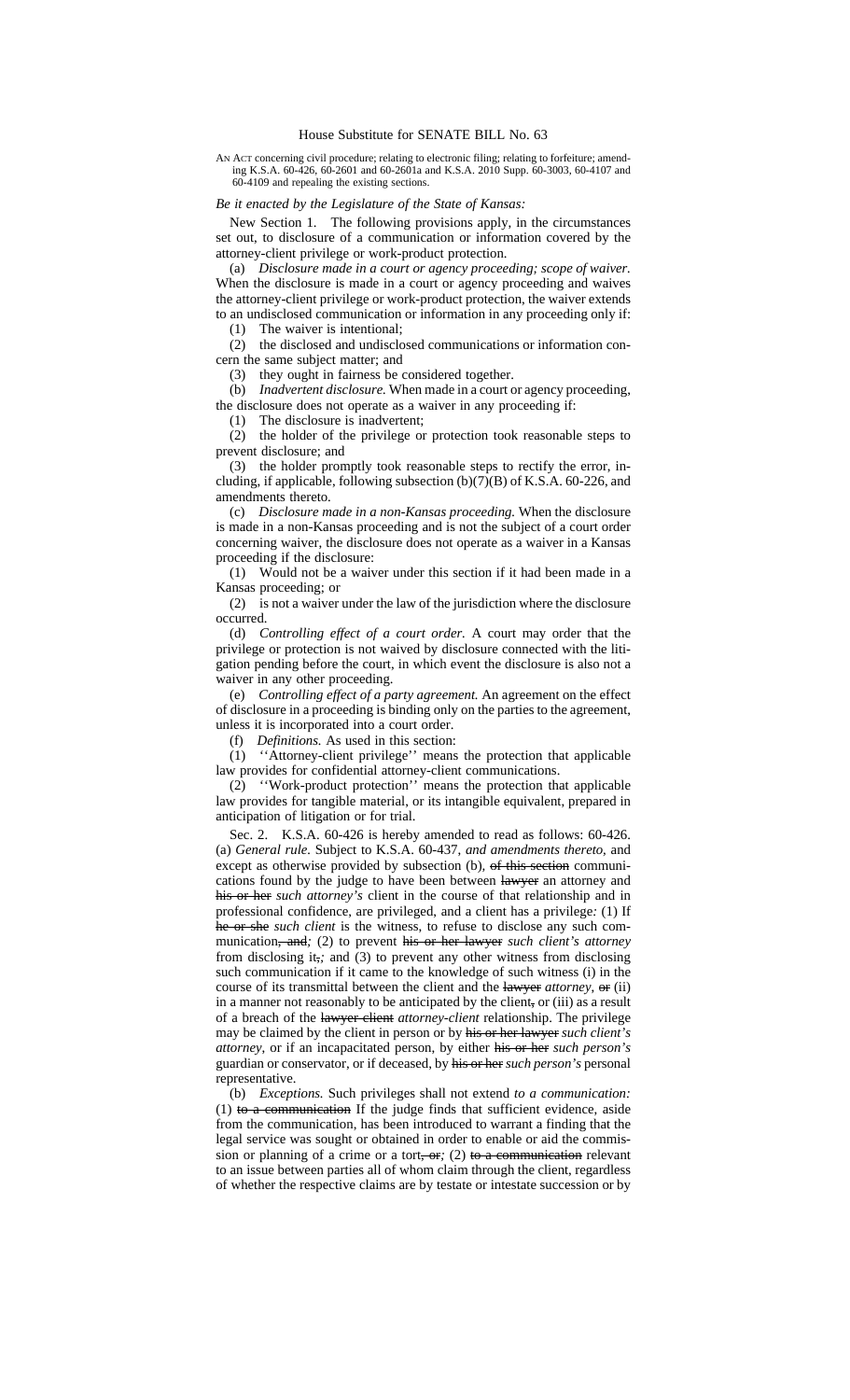*inter vivos* transaction,  $\Theta$ *;* (3) to a communication relevant to an issue of breach of duty by the lawyer *attorney* to his or her *such attorney's* client, or by the client to his or her lawyer, or *such client's attorney;* (4) to a communication relevant to an issue concerning an attested document of which the lawyer *attorney* is an attesting witness,; or (5) to a communication relevant to a matter of common interest between two or more clients if made by any of them to  $a$  lawyer *an attorney* whom they have retained in common when offered in an action between any of such clients.

(c) *Definitions.* As used in this section*:*

(1) ''Client'' means a person or corporation or other association that, directly or through an authorized representative, consults a lawyer *an attorney* or lawyer's *attorney's* representative for the purpose of retaining the lawyer *attorney* or securing legal service or advice from the lawyer *attorney* in his or her *a* professional capacity; and includes an incapacitated person who*,* or whose guardian on behalf of the incapacitated person*,* so consults the lawyer *attorney* or the lawyer's *attorney's* representative in behalf of the incapacitated person;*.*

(2) ''Communication'' includes advice given by the lawyer *attorney* in the course of representing the client and includes disclosures of the client to a representative, associate or employee of the lawyer *attorney* incidental to the professional relationship;*.*

(3) ''lawyer *Attorney*'' means a person authorized, or reasonably believed by the client to be authorized, to practice law in any state or nation the law of which recognizes a privilege against disclosure of confidential communications between client and lawyer *attorney*.

Sec. 3. K.S.A. 60-2601 is hereby amended to read as follows: 60-2601. (a) *General powers and duties.* In the performance of their duties all clerks of record shall be under the direction of the court.

(b) *Dockets.* Subject to the provisions of K.S.A. 60-2601a, and amendments thereto, the clerk of the court shall keep the following dockets or other records which may be ordered by the court in the following manner:

(1) *Appearance docket.* The clerk shall keep one or more appearance dockets and enter each civil action in the docket. Actions within each appearance docket shall be assigned consecutive file numbers. The file number of each action shall be noted on the docket on which the first entry of the action is made. All papers filed with the clerk, all process issued and returns made and, all appearances, orders, verdicts and judgments shall be noted chronologically on the appearance docket. These notations shall be brief but shall show the nature of each paper filed or writ issued and the substance of each order or judgment of the court and of the returns showing execution of process.

(2) *General index.* The general index shall be kept in a form in which names are arranged in alphabetical order. Plaintiffs, petitioners, defendants and respondents shall be listed as well as the case file number.

(c) *Issuance of writs and orders.* All writs and orders for provisional remedies shall be issued by the clerks of the several courts, upon praecipes filed with the clerk, demanding the writs and orders.

(d) *Filing and preservation of papers.* Except as otherwise provided by law, it is the duty of the clerk of each of the courts to file together and carefully preserve in the office of the clerk all papers delivered to the clerk for that purpose, in every action or special proceeding. The clerk shall keep the papers separate in each case, carefully enveloped in a wrapper or folder labeled with the title of the cause. Orders and journal entries requiring the signature of the judge shall have the date and time of day stamped on them by the clerk immediately upon receipt of the signed order or journal entry and the clerk or deputy shall initial the stamp. The clerk shall stamp on all other filed papers, the date and time of day of receiving them and initial the stamp. *The date and time of receipt of filings received by the clerk shall be recorded.*

Sec. 4. K.S.A. 60-2601a is hereby amended to read as follows: 60- 2601a. In any county which has a computer information storage and retrieval system for the use of the clerk of the district court of such county, the records and information required to be maintained in the dockets and journals under the provisions of subsections *subsection* (b) (1), (2), (3), and (4) of K.S.A. 60-2601*,* and amendments thereto*,* may, upon order of the chief judge of such *supreme* court, be maintained in such computer information storage and retrieval system. The clerk of the district court of such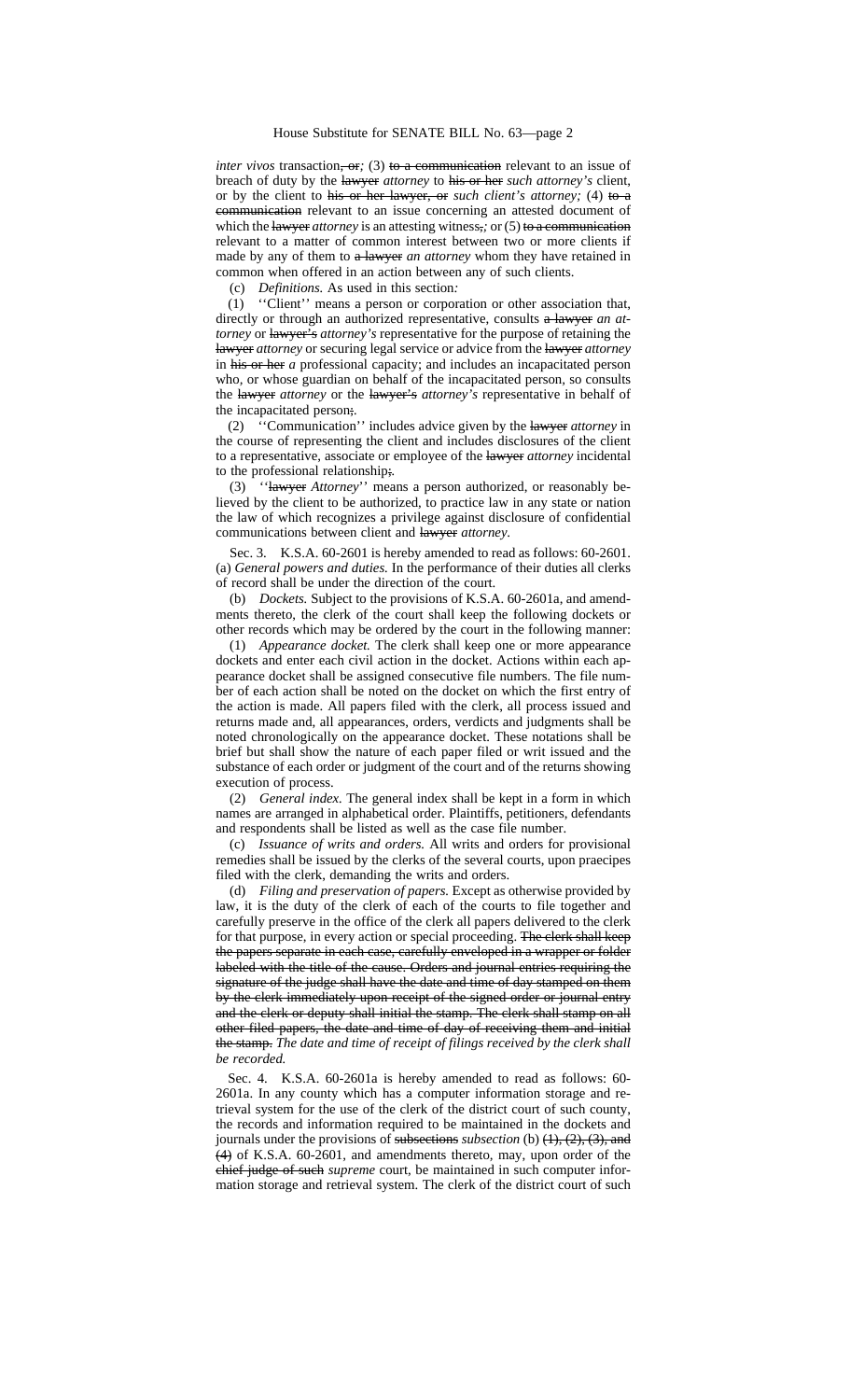county shall be charged with the responsibility of making such records and information maintained in such computer information storage and retrieval system accessible to the public during normal working hours.

Sec. 5. K.S.A. 2010 Supp. 60-3003 is hereby amended to read as follows: 60-3003. (a) At the time of the filing of the foreign judgment, the judgment creditor or the judgment creditor's lawyer *attorney* shall make and file with the clerk of the district court an affidavit setting forth the name and last known post office address of the judgment debtor, and the judgment creditor.

(b) Promptly upon the filing of the foreign judgment and the affidavit, the judgment creditor or the judgment creditor's lawyer *attorney* shall mail notice of the filing of the foreign judgment to the judgment debtor at the address given. The notice shall include the name and post office address of the judgment creditor and the judgment creditor's lawyer *attorney*, if any, in this state. In addition, the judgment creditor may mail a notice of the filing of the judgment to the clerk of the district court and may file proof of mailing with the clerk of the district court.

Sec. 6. K.S.A. 2010 Supp. 60-4107 is hereby amended to read as follows: 60-4107. (a) Property may be seized for forfeiture by a law enforcement officer upon process issued by the district court. The court may issue a seizure warrant on an affidavit under oath demonstrating that probable cause exists for the property's forfeiture or that the property has been the subject of a previous final judgment of forfeiture in the courts of any state or of the United States. The court may order that the property be seized on such terms and conditions as are reasonable in the discretion of the court. The order may be made on or in connection with a search warrant. All real property is to be seized constructively or pursuant to a preseizure adversarial judicial determination of probable cause, except that this determination may be done ex parte when the attorney for the state has demonstrated exigent circumstances to the court.

(b) Property may be seized for forfeiture by a law enforcement officer without process on probable cause to believe the property is subject to forfeiture under this act.

(c) Property may be seized constructively by:

(1) Posting notice of seizure for forfeiture or notice of pending forfeiture on the property.

(2) Giving notice pursuant to K.S.A. 60-4109, and amendments thereto.

(3) Filing or recording in the public records relating to that type of property notice of seizure for forfeiture, notice of pending forfeiture, a forfeiture lien or a *lis pendens*. Filings or recordings made pursuant to this act are not subject to a filing fee or other charge*, except that court costs may be assessed and, if assessed, shall include the amount of the docket fee prescribed by K.S.A. 60-2001, and amendments thereto, and any additional court costs accrued in the action*.

(d) The seizing agency shall make reasonable effort to provide notice of the seizure to the person from whose possession or control the property was seized and any interest holder of record within 30 days of seizing the property. If no person is in possession or control, the seizing agency may attach the notice to the property or to the place of the property's seizure or may make a reasonable effort to deliver the notice to the owner of the property. The notice shall contain a general description of the property seized, the date and place of seizure, the name of the seizing agency and the address and telephone number of the seizing officer or other person or agency from whom information about the seizure may be obtained.

(e) A person who acts in good faith and in a reasonable manner to comply with an order of the court or a request of a law enforcement officer is not liable to any person on account of acts done in reasonable compliance with the order or request. No liability may attach from the fact that a person declines a law enforcement officer's request to deliver property.

(f) A possessory lien of a person from whose possession property is seized is not affected by the seizure.

(g) When property is seized for forfeiture under this act, the seizing agency shall, within 45 days of such seizure, forward to the county or district attorney in whose jurisdiction the seizure occurred, a written request for forfeiture which shall include a statement of facts and circumstances of the seizure, the estimated value of the property, the owner and lienholder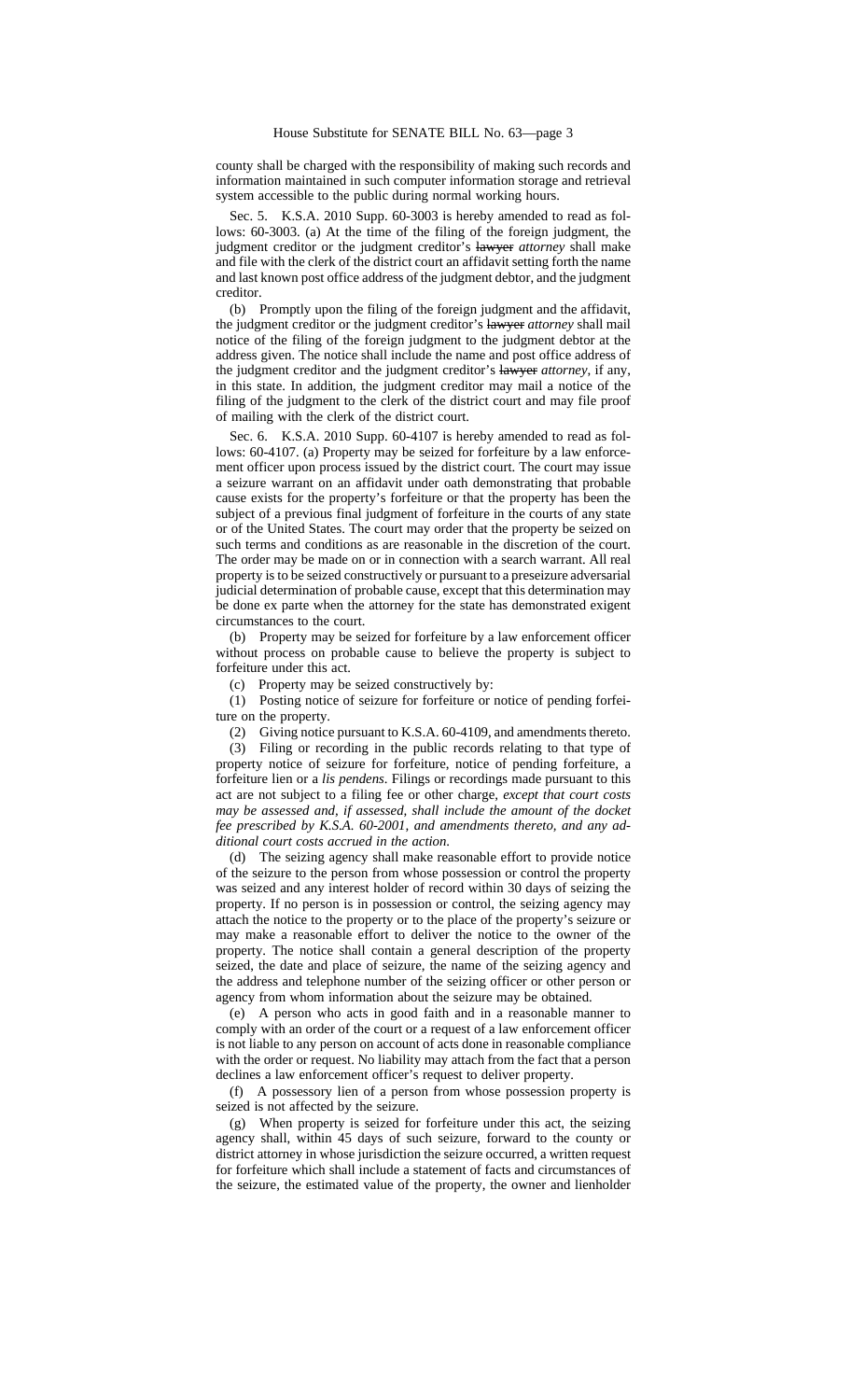of the property, the amount of any lien, and a summary of the facts relied on for forfeiture.

(h) Upon receipt of a written request for forfeiture from a local law enforcement agency, the county or district attorney shall have 14 days to accept the request. Should such county or district attorney decline such request, or fail to answer, the seizing agency may:

(1) Request a state law enforcement agency which enforces this act to adopt the forfeiture; or

(2) engage an attorney, approved by the county or district attorney, to represent the agency in the forfeiture proceeding.

(i) Upon receipt of a written request for forfeiture from a state law enforcement agency, the county or district attorney shall have 14 days to accept the request. Should such county or district attorney decline such request, or fail to answer, the seizing agency may engage an assistant attorney general or other attorney approved by the attorney general's office to represent the agency in the forfeiture proceeding.

(j) Nothing in this act shall prevent the attorney general, an employee of the attorney general or an authorized representative of the attorney general from conducting forfeiture proceedings under this act.

(k) Nothing in this act shall prevent a seizing agency from requesting federal adoption of a seizure. It shall not be necessary to obtain any order pursuant to K.S.A. 22-2512, and amendments thereto, to release any seized property to a federal agency should the county or district attorney approve of such transfer.

(l) Nothing in this act shall prevent a seizing agency, or the plaintiff's attorney on behalf of the seizing agency, from settling any alleged forfeiture claim against property before or during forfeiture proceedings. Such settlement shall be in writing and shall be approved, if a local agency, by the county or district attorney or, if a state agency, by the attorney general's office and a district court judge. No hearing or other proceeding shall be necessary. The records of settlements occurring prior to commencement of judicial forfeiture proceedings in the district court shall be retained by the county or district attorney for not less than five years.

(m) Settlements under this act shall not be conditioned upon any disposition of criminal charges.

Sec. 7. K.S.A. 2010 Supp. 60-4109 is hereby amended to read as follows: 60-4109. (a) Forfeiture proceedings shall be commenced by filing a notice of pending forfeiture or a judicial forfeiture action:

(1) If the plaintiff's attorney fails to initiate forfeiture proceedings by notice of pending forfeiture within 90 days against property seized for forfeiture or if the seizing agency fails to pursue forfeiture of the property upon which a proper claim has been timely filed by filing a judicial forfeiture proceeding within 90 days after notice of pending forfeiture, the property shall be released on the request of an owner or interest holder to such owner's or interest holder's custody, as custodian for the court, pending further proceedings pursuant to this act. Such custodianship shall not exceed 90 days following the release to the owner or interest holder unless an extension is authorized by the court for good cause shown.

(2) If, after notice of pending forfeiture, a claimant files a petition for recognition of exemption pursuant to K.S.A. 60-4110, and amendments thereto, the plaintiff's attorney may delay filing the judicial forfeiture proceeding for a total of 180 days after the notice of pending forfeiture except that if an interest holder timely files a proper petition documenting the complete nature and extent of such holder's interest, including all of the contractual terms and current status, the plaintiff's attorney may delay filing a judicial forfeiture proceeding only if such attorney provides each such petitioner with a written recognition of exemption within 60 days after the effective date of the notice of pending forfeiture, recognizing the interest of such petitioner to the extent of documented outstanding principal plus interest at the contract rate until paid and any attorney fees ordered by a court pursuant to such contract.

(3) Whenever notice of pending forfeiture or service of an in rem complaint or notice of a recognition of exemption and statement of nonexempt interests is required under this act, notice or service shall be given in accordance with one of the following:

(A) If the owner's or interest holder's name and current address are known, by either personal service by any person qualified to serve process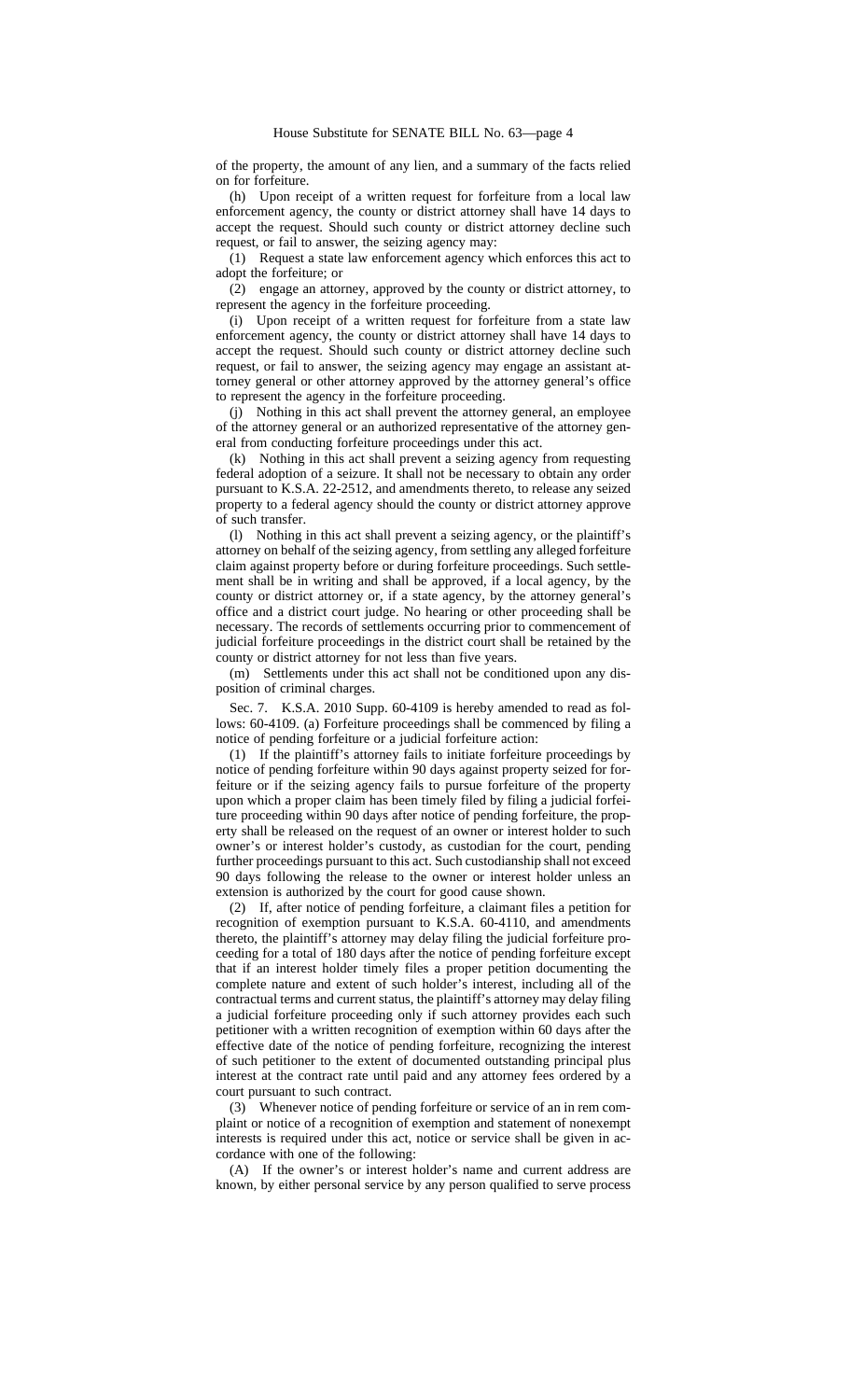or by any law enforcement officer or by mailing a copy of the notice by certified mail, return receipt requested, to the known address;

(B) if the owner's or interest holder's name and address are required by law to be on record with a municipal, county, state or federal agency to perfect an interest in the property, and the owner's or interest holder's current address is not known, by mailing a copy of the notice by certified mail, return receipt requested, to any address of record with any of the described agencies; or

(C) if the owner's or interest holder's address is not known and is not on record as provided in paragraph (B), or the owner's or interest holder's interest is not known, by publication in one issue of the official county newspaper, as defined by K.S.A. 64-101, and amendments thereto, in the county in which the seizure occurred.

(4) Notice is effective upon personal service, publication or the mailing of a written notice, whichever is earlier, except that notice of pending forfeiture of real property is not effective until it is recorded. Notice of pending forfeiture shall include a description of the property, the date and place of seizure, the conduct giving rise to forfeiture or the violation of law alleged and a summary of procedures and procedural rights applicable to the forfeiture action.

(b) The plaintiff's attorney, without a filing fee, may file a lien for the forfeiture of property upon the initiation of any civil or criminal proceeding relating to conduct giving rise to forfeiture under this act or upon seizure for forfeiture. *Court costs may be assessed and, if assessed, shall include the amount of the docket fee prescribed by K.S.A. 60-2001, and amendments thereto, and any additional court costs accrued in the action.* A plaintiff's attorney may also file a forfeiture lien in this state in connection with a proceeding or seizure for forfeiture in any other state under a state or federal statute substantially similar to the relevant provisions of this act. The filing constitutes notice to any person claiming an interest in the seized property or in property owned by the named person.

(1) The lien notice shall set forth the following:

(A) The name of the person and, in the discretion of the lienor, any alias, or the name of any corporation, partnership, trust or other entity, including nominees, that are owned entirely or in part or controlled by the person; and

(B) the description of the seized property, the criminal or civil proceeding that has been brought relating to conduct giving rise to forfeiture under this act, the amount claimed by the lienor, the name of the district court where the proceeding or action has been brought, and the case number of the proceeding or action if known at the time of filing.

(2) A lien filed pursuant to this subsection applies to the described seized property or to one named person, any aliases, fictitious names, or other names, including the names of any corporation, partnership, trust, or other entity, owned entirely or in part, or controlled by the named person, and any interest in real property owned or controlled by the named person. A separate forfeiture lien shall be filed for each named person.

(3) The notice of lien creates, upon filing, a lien in favor of the lienor as it relates to the seized property or the named person or related entities. The lien secures the amount of potential liability for civil judgment, and if applicable, the fair market value of seized property relating to all proceedings under this act enforcing the lien. The notice of forfeiture lien referred to in this subsection shall be filed in accordance with the provisions of the laws of this state relating to the type of property that is subject to the lien. The validity and priority of the forfeiture lien shall be determined in accordance with applicable law pertaining to liens. The lienor may amend or release, in whole or in part, a lien filed under this subsection at any time by filing, without a filing fee, an amended lien in accordance with this subsection which identifies the lien amended. The lienor, as soon as practical after filing the lien, shall furnish to any person named in the lien a notice of the filing of the lien. Failure to furnish notice under this subsection shall not invalidate or otherwise affect the lien.

(4) Upon entry of judgment in the seizing agency's favor, the seizing agency may proceed to execute on the lien as provided by law.<br>(5) A trustee, constructive or otherwise, who has notice the

(5) A trustee, constructive or otherwise, who has notice that a notice of forfeiture lien, or a notice of pending forfeiture, or a civil forfeiture proceeding has been filed against the property or against any person or entity for whom the person holds title or appears as record owner, shall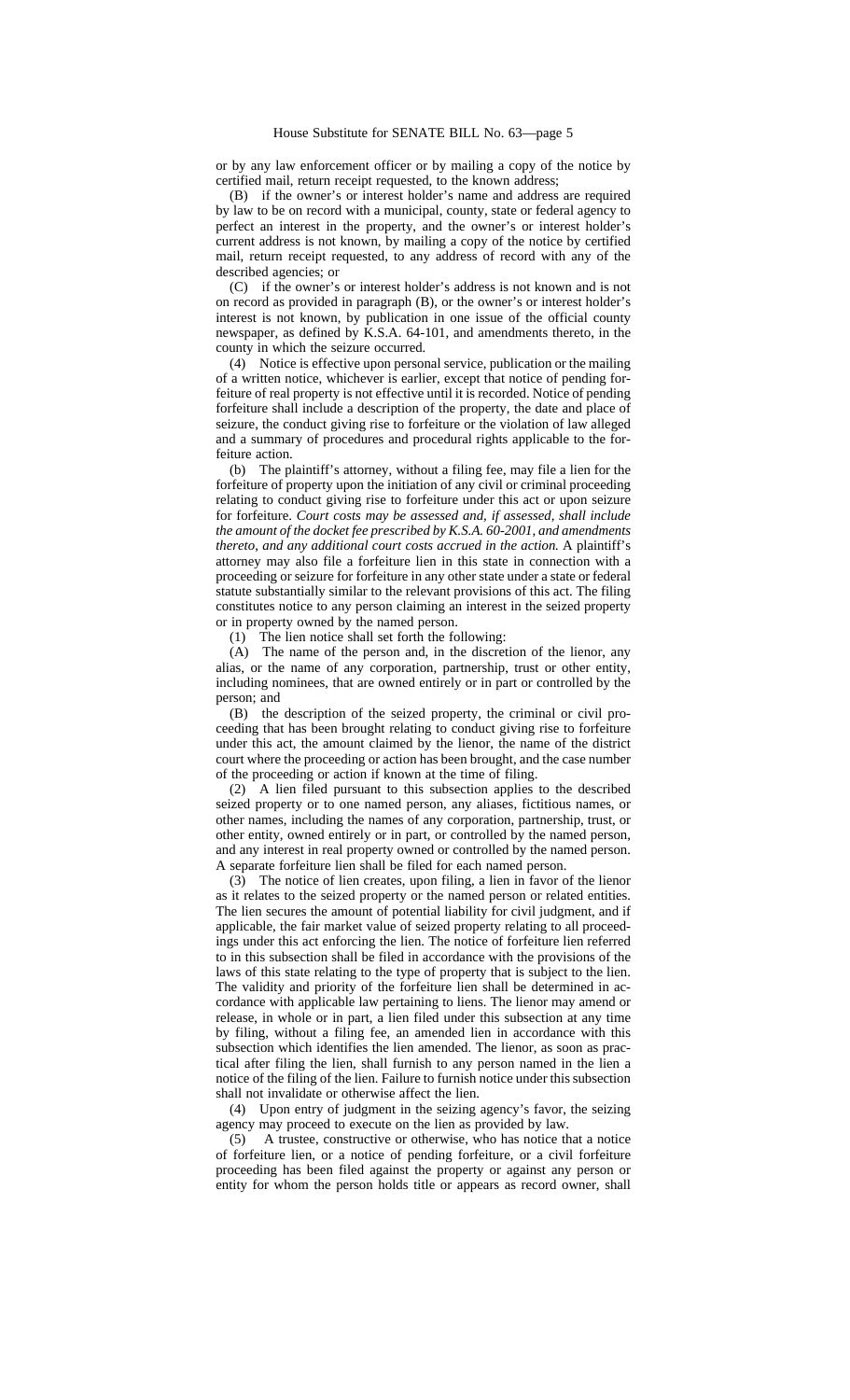furnish within 14 days, to the seizing agency or the plaintiff's attorney all of the following information, unless all of the information is of record in the public records giving notice of liens on that type of property:

(A) The name and address of each person or entity for whom the property is held;

(B) the description of all other property whose legal title is held for the benefit of the named person; and

(C) a copy of the applicable trust agreement or other instrument, if any, under which the trustee or other person holds legal title or appears as record owner of the property.

(6) A trustee with notice who knowingly fails to comply with the provisions of this subsection shall be guilty of a class B nonperson misdemeanor.

(7) A trustee with notice who fails to comply with paragraph (5) is subject to a civil penalty of \$100 for each day of noncompliance. The court shall enter judgment ordering payment of \$100 for each day of noncompliance from the effective date of the notice until the required information is furnished or the seizing agency executes the seizing agency's judgment lien under this section.

(8) To the extent permitted by the constitutions of the United States and the state of Kansas, the duty to comply with paragraph (5) shall not be excused by any privilege or provision of law of this state or any other state or country which authorizes or directs that testimony or records required to be furnished pursuant to paragraph (5) are privileged, confidential and otherwise may not be disclosed.

(9) A trustee who furnishes information pursuant to paragraph (5) is immune from civil liability for the release of the information.

(10) An employee of the seizing agency or the plaintiff's attorney who releases the information obtained pursuant to paragraph (5), except in the proper discharge of official duties, is guilty of a class B nonperson misdemeanor.

(11) If any information furnished pursuant to paragraph (5) is offered in evidence, the court may seal that portion of the record or may order that the information be disclosed in a designated way.

(12) A judgment or an order of payment entered pursuant to this section becomes a judgment lien against the property alleged to be subject to forfeiture.

Sec. 8. K.S.A. 60-426, 60-2601 and 60-2601a and K.S.A. 2010 Supp. 60-3003, 60-4107 and 60-4109 are hereby repealed.